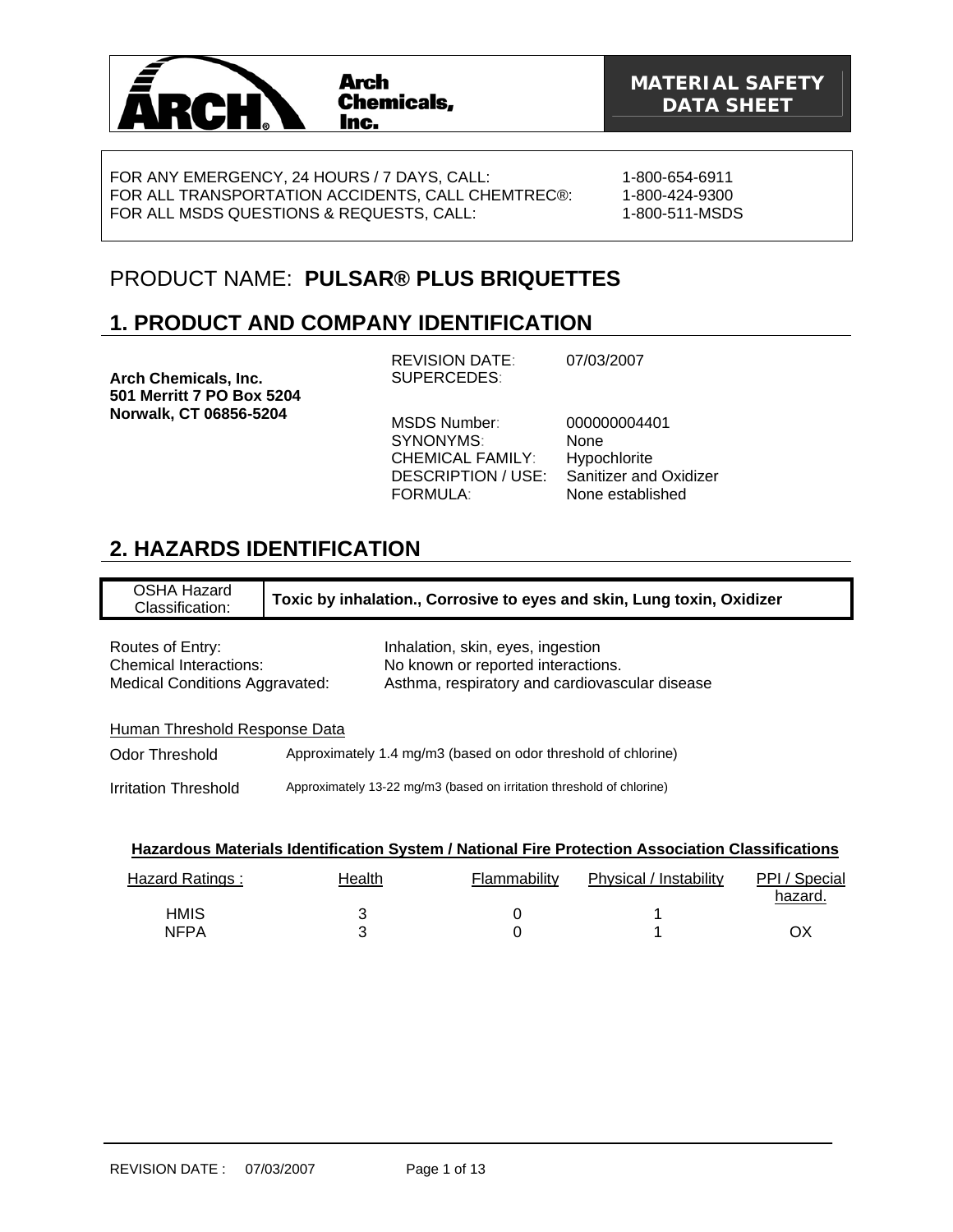

# Immediate (Acute) Health Effects

| Inhalation Toxicity:         | HARMFUL IF PRODUCT IS INHALED IN HIGH CONCENTRATIONS.                       |
|------------------------------|-----------------------------------------------------------------------------|
|                              | CAUSES BURNS TO RESPIRATORY TRACT. Inhalation of dust or                    |
|                              | vapor from this product can be irritating to the nose, mouth, throat and    |
|                              | lungs. In confined areas, mechanical agitation can result in high levels    |
|                              | of dust, and reaction with incompatible materials (as listed in Section 10) |
|                              | can result in high concentrations of chlorine vapor, either of which may    |
|                              | result in burns to the respiratory tract, producing lung edema, shortness   |
|                              | of breath, wheezing, choking, chest pains, impairment of lung function      |
|                              | and possible permanent lung damage.                                         |
| Skin Toxicity:               | DRY MATERIAL CAUSES MODERATE SKIN IRRITATION. WET                           |
|                              | MATERIAL CAUSES SKIN BURNS. Dermal exposure to dry material                 |
|                              | causes moderate skin irritation characterized by redness and swelling.      |
|                              | Dermal exposure to wet material can cause severe irritation and/or          |
|                              | burns characterized by redness, swelling and scab formation. Prolonged      |
|                              | skin exposure may cause permanent damage.                                   |
| Eye Toxicity:                | CAUSES BURNS TO EYES. Severe irritation and/or burns can occur              |
|                              | following eye exposure. Direct contact may cause impairment of vision       |
|                              | and corneal damage.                                                         |
| Ingestion Toxicity:          | MODERATELY TOXIC IF SWALLOWED. CAUSES BURNS TO                              |
|                              | DIGESTIVE TRACT. Irritation and/or burns can occur to the entire            |
|                              | gastrointestinal tract, including the stomach and intestines,               |
|                              | characterized by nausea, vomiting, diarrhea, abdominal pain, bleeding,      |
|                              | and/or tissue ulceration or perforation. Significant exposure to this       |
|                              | material can lead to serious health effects and/or death.                   |
| Acute Target Organ Toxicity: | This product is corrosive to all tissues contacted and upon inhalation,     |
|                              | may cause irritation to mucous membranes and respiratory tract., The        |
|                              | dry material is irritating to the skin. However when wet, it will produce   |
|                              | burns to the skin.                                                          |

## Prolonged (Chronic) Health Effects

| Carcinogenicity:                           | This product is not known or reported to be carcinogenic by any<br>reference source including IARC, OSHA, NTP or EPA.                                                                                                                        |
|--------------------------------------------|----------------------------------------------------------------------------------------------------------------------------------------------------------------------------------------------------------------------------------------------|
| Reproductive and                           | No reproductive or developmental risk to humans is expected from                                                                                                                                                                             |
| Developmental Toxicity:                    | exposure to this product.                                                                                                                                                                                                                    |
| Inhalation:                                | Repeated inhalation exposure may cause impairment of lung function<br>and permanent lung damage.                                                                                                                                             |
| <b>Skin Contact:</b>                       | Effects similar to those from acute exposure. In addition, chronic<br>exposure to wet material may cause effects secondary to tissue<br>destruction.                                                                                         |
| Ingestion:                                 | There are no known or reported effects from chronic ingestion except for<br>effects similar to those experienced from single exposure. The acute<br>corrosivity of this product, makes chronic ingestion of significant<br>amounts unlikely. |
| Sensitization:                             | This material is not known or reported to be a skin or respiratory<br>sensitizer.                                                                                                                                                            |
| Chronic Target Organ Toxicity:             | There are no known or reported effects from repeated exposure except<br>those secondary to burns.                                                                                                                                            |
| Supplemental Health Hazard<br>Information: | No additional health information available.                                                                                                                                                                                                  |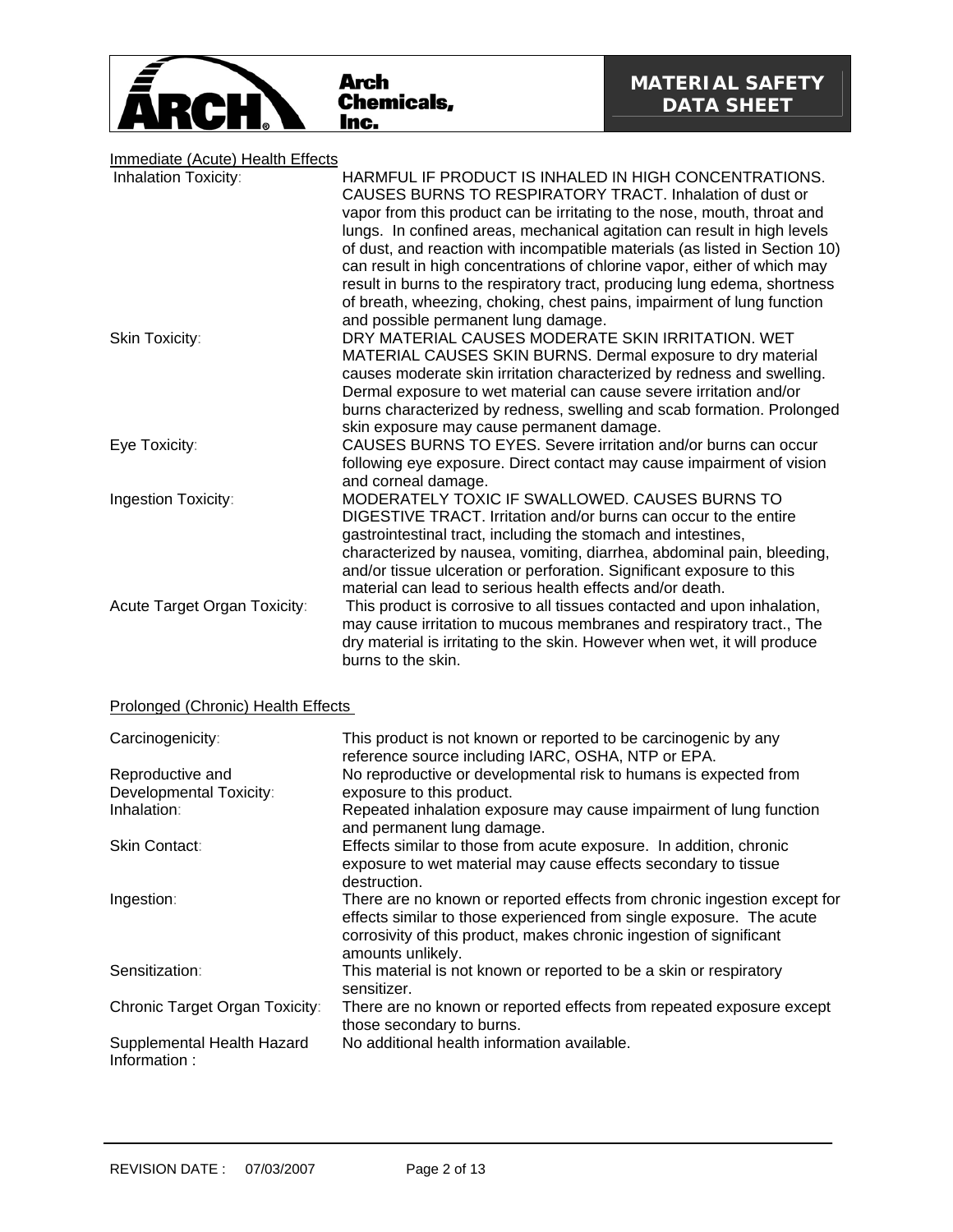

## **3. COMPOSITION / INFORMATION ON INGREDIENTS**

| <b>CAS OR CHEMICAL NAME</b>                                   | CAS#       | % RANGE     |
|---------------------------------------------------------------|------------|-------------|
| CALCIUM HYPOCHLORITE                                          | 7778-54-3  | $60 - 80$   |
| SODIUM CHLORIDE                                               | 7647-14-5  | $10 - 20$   |
| <b>CALCIUM CHLORATE</b>                                       | 10137-74-3 | $0 - 5$     |
| <b>CALCIUM CHLORIDE</b>                                       | 10043-52-4 | $0 - 5$     |
| <b>CALCIUM HYDROXIDE</b>                                      | 1305-62-0  | $0 - 4$     |
| <b>CALCIUM CARBONATE</b>                                      | 471-34-1   | $0 - 4$     |
| 1,2,4-BUTANETRICARBOXYLIC ACID, 2-<br>PHOSPHONO-, SODIUM SALT | 40372-66-5 | $0.2 - 0.8$ |
| Water                                                         | 7732-18-5  | $4.0 - 8.5$ |

## **4. FIRST AID MEASURES**

| General Advice: | Call a poison control center or doctor for treatment advice. For 24-hour<br>emergency medical assistance, call Arch Chemical Emergency Action Network at<br>1-800-654-6911. Have the product container or label with you when calling a<br>poison control center or doctor, or going for treatment. |
|-----------------|-----------------------------------------------------------------------------------------------------------------------------------------------------------------------------------------------------------------------------------------------------------------------------------------------------|
| Inhalation:     | IF INHALED: Move person to fresh air. If person is not breathing, call 911 or an<br>ambulance, then give artificial respiration, preferably mouth-to-mouth if possible.<br>Call a poison control center or doctor for further treatment advice.                                                     |
| Skin Contact:   | IF ON SKIN OR CLOTHING: Take off contaminated clothing. Rinse skin<br>immediately with plenty of water for 15-20 minutes. Call a poison control center or<br>doctor for treatment advice.                                                                                                           |
| Eye Contact:    | IF IN EYES: Hold eye open and rinse slowly and gently with water for 15-20<br>minutes. Remove contact lenses, if present, after the first 5 minutes, then<br>continue rinsing eye. Call a poison control center or doctor for treatment advice.                                                     |
| Ingestion:      | IF SWALLOWED: Call a poison control center or doctor immediately for treatment<br>advice. Have person sip a glass of water if able to swallow. Do not induce<br>vomiting unless told to do so by a poison control center or doctor. Do not give<br>anything by mouth to an unconscious person.      |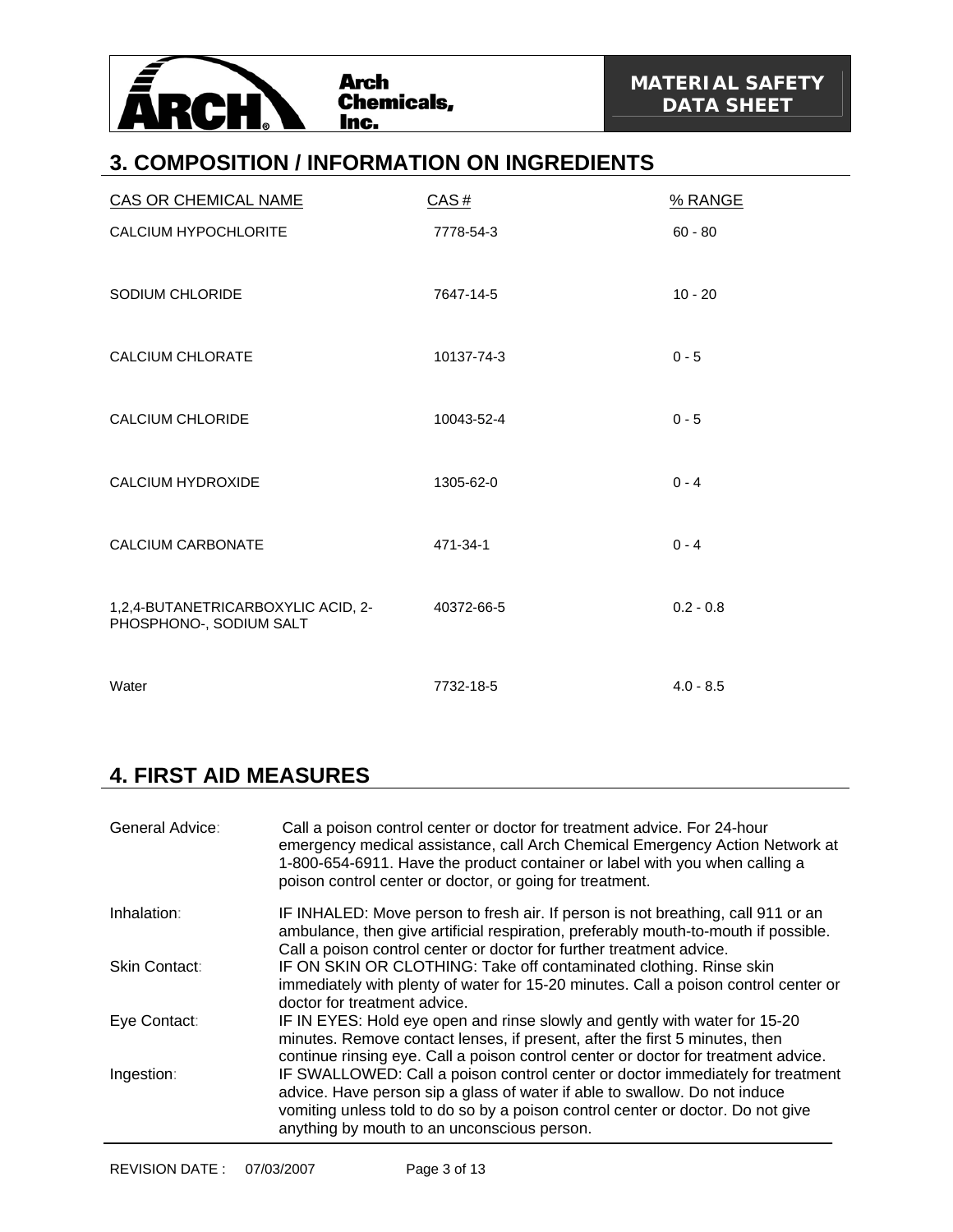

Notes to Physician: Probable mucosal damage may contraindicate the use of gastric lavage.

# **5. FIRE FIGHTING MEASURES**

| Flammability Summary (OSHA):                 | This product is chemically reactive with many substances. Any<br>contamination of the product with other substances by spill or<br>otherwise may result in a chemical reaction and fire., This product is<br>a strong oxidizer which is capable of intensifying a fire once started.,<br>Product is not known to be flammable, combustible or pyrophoric. |
|----------------------------------------------|-----------------------------------------------------------------------------------------------------------------------------------------------------------------------------------------------------------------------------------------------------------------------------------------------------------------------------------------------------------|
| <b>Flammable Properties</b>                  |                                                                                                                                                                                                                                                                                                                                                           |
| Flash Point:                                 | Not applicable                                                                                                                                                                                                                                                                                                                                            |
| <b>Autoignition Temperature:</b>             | Not applicable                                                                                                                                                                                                                                                                                                                                            |
| <b>Extinguishing Media:</b>                  | Water only. Do not use dry extinguishers containing ammonium<br>compounds.                                                                                                                                                                                                                                                                                |
| Fire Fighting Instructions:                  | Use water to cool containers exposed to fire. See Section 6 for<br>protective equipment for fire fighting.                                                                                                                                                                                                                                                |
| Upper Flammable / Explosive Limit, % in air: | Not applicable                                                                                                                                                                                                                                                                                                                                            |
| Lower Flammable / Explosive Limit, % in air: | Not applicable                                                                                                                                                                                                                                                                                                                                            |

# **6. ACCIDENTAL RELEASE MEASURES**

| Personal Protection for Emergency<br>Situations: | Response to a large quantity spill (100 pounds or greater) or when<br>dusting or decomposition gas exposure could occur requires the use<br>of a positive pressure full face supplied air repirator or self contained<br>breathing apparatus (SCBA), chemical resistant gloves, coveralls<br>and boots. In case of fire, this personal protective equipment should<br>be used in addition to normal fire fighter equipment. |
|--------------------------------------------------|-----------------------------------------------------------------------------------------------------------------------------------------------------------------------------------------------------------------------------------------------------------------------------------------------------------------------------------------------------------------------------------------------------------------------------|
| <b>Spill Mitigation Procedures</b>               |                                                                                                                                                                                                                                                                                                                                                                                                                             |
| Air Release:                                     | Vapors may be suppressed by the use of water fog. All water utilized<br>to assist in fume suppression, decontamination or fire suppression<br>may be contaminated and must be contained before disposal and/or<br>treatment.                                                                                                                                                                                                |
| Water Release:                                   | This product is heavier than water. This material is soluble in water.<br>Monitor all exit water for available chlorine and pH. Advise local<br>authorities of any contaminated water release.                                                                                                                                                                                                                              |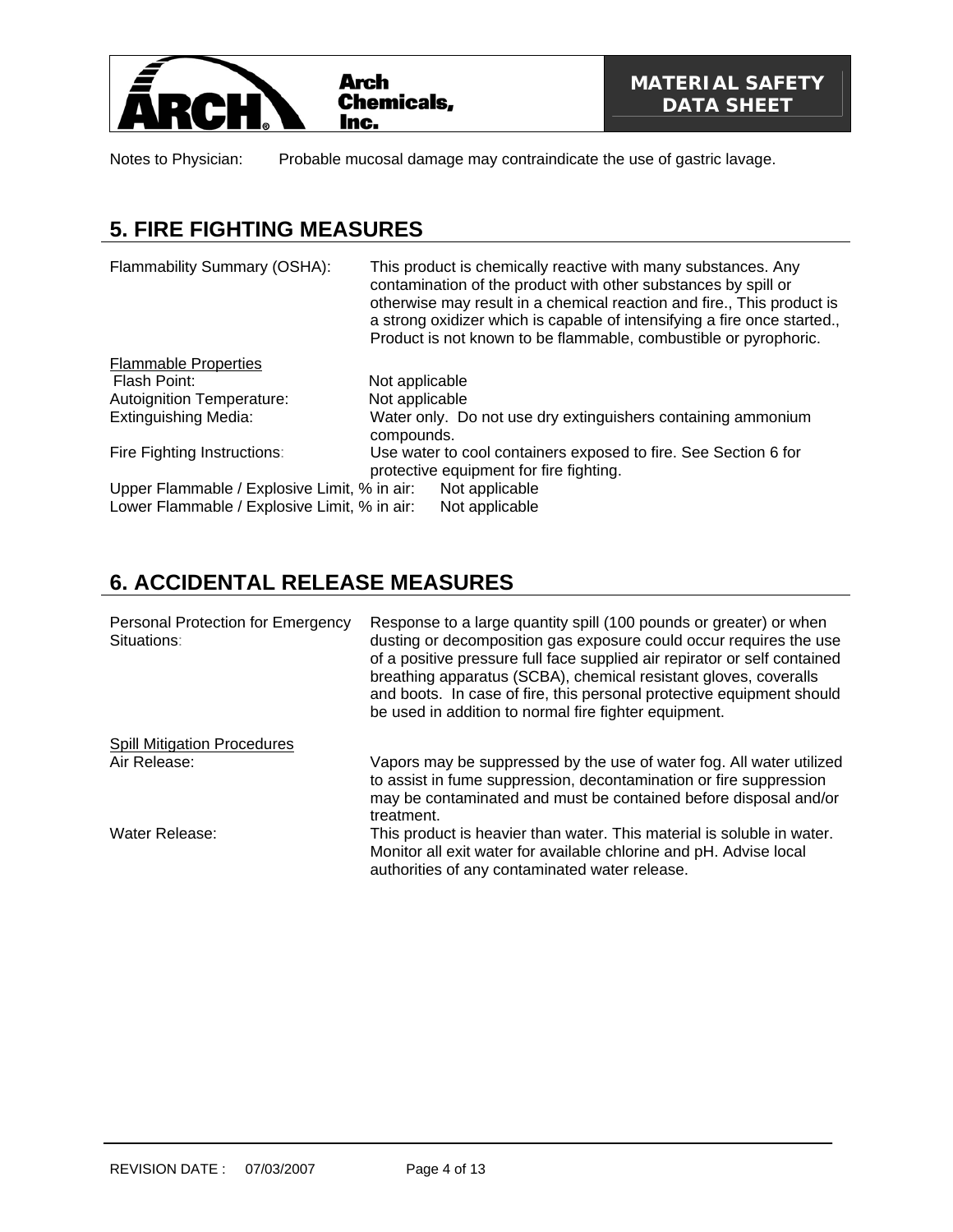|                                | Arch<br><b>Chemicals,</b><br>Inc.                                                                                                                                                                                                                                                                                                                                                                                                                                                                                                                                                                                                                                                                                                                                                                                                                                                                                                                                                                   | <b>MATERIAL SAFETY</b><br><b>DATA SHEET</b>                          |
|--------------------------------|-----------------------------------------------------------------------------------------------------------------------------------------------------------------------------------------------------------------------------------------------------------------------------------------------------------------------------------------------------------------------------------------------------------------------------------------------------------------------------------------------------------------------------------------------------------------------------------------------------------------------------------------------------------------------------------------------------------------------------------------------------------------------------------------------------------------------------------------------------------------------------------------------------------------------------------------------------------------------------------------------------|----------------------------------------------------------------------|
| Land Release:                  | Contact at 1-800-6546-911 immediately. DANGER: All spills of this<br>product should be treated as contaminated. Contaminated product<br>may initiate a chemical reaction that may spontaneously ignite any<br>combustible material present, resulting in a fire of great intensity. In<br>case of a spill, separate all spilled product from packaging, debris<br>and other material. Using a clean broom or shovel, place all spilled<br>product into plastic bags, and place those bags into a clean, dry<br>disposal container, properly marked and labeled. Disposal<br>containers made of plastic or metal are recommended. Do not seal<br>disposal containers tightly. Immediately remove all product in<br>disposal containers to an isolated area outdoors. Place all damaged<br>packaging material in a disposal container of water to assure<br>decontamination (i.e. removal of all product) before disposal. Place<br>all undamaged packaging in a clean, dry container properly marked |                                                                      |
| Additional Spill Information : | and labeled. Call for disposal procedures.<br>immediately downwind. Remove all sources of ignition. Stop source<br>of spill as soon as possible and notify appropriate personnel.<br>Dispose of spill residues per guidelines under Section 13, Disposal<br>Consideration. This material may be neutralized for disposal; you<br>are requested to contact Arch Chemicals at 1-800-654-6911 before<br>beginning any such procedure. FOR ALL TRANSPORTATION<br>ACCIDENTS, CALL CHEMTREC: 1-800-424-9300 REPORTABLE                                                                                                                                                                                                                                                                                                                                                                                                                                                                                    | Hazardous concentrations in air may be found in local spill area and |

QUANTITY: 10 lbs. (as calcium hypochlorite) per 40 CFR 302.4.

## **7. HANDLING AND STORAGE**

Handling: Avoid inhalation of dust and fumes. Do not take internally. Avoid contact with skin, eyes and clothing. Upon contact with skin or eyes, wash off with water. Remove contaminated clothing and wash before reuse. Storage: Storage: Keep product tightly sealed in original containers. Store product in a cool, dry, well-ventilated area. Store away from combustible or flammable products. Keep product pacakging clean and free of all contamination, including, e.g. other pool treatment products, acids, organic materials, nitrogen-containing compounds, dry powder fire extinguishers (containing mono-ammonium phosphate), oxidizers, all corrosive liquids, flammable or combustible materials, etc. Shelf Life Limitations: Shelf life (that is, the period of time before the product goes below stated label strength) is determined by storage time and temperatures. Do not store product at temperatures above 52 Deg.C (125 Deg.F). Storage above this temperature may result in rapid decomposition, evolution of chlorine gas and heat sufficient to ignite combustible products.When stored under moderate temperature conditions, product will maintain stated label strength for approximately two years. Prolonged storage at 35 Deg.C (95 Deg.F) or above will significantly shorten the shelf life. Storage in a climatecontrolled storage area or building is recommended in those areas where extremes of high temperature occur.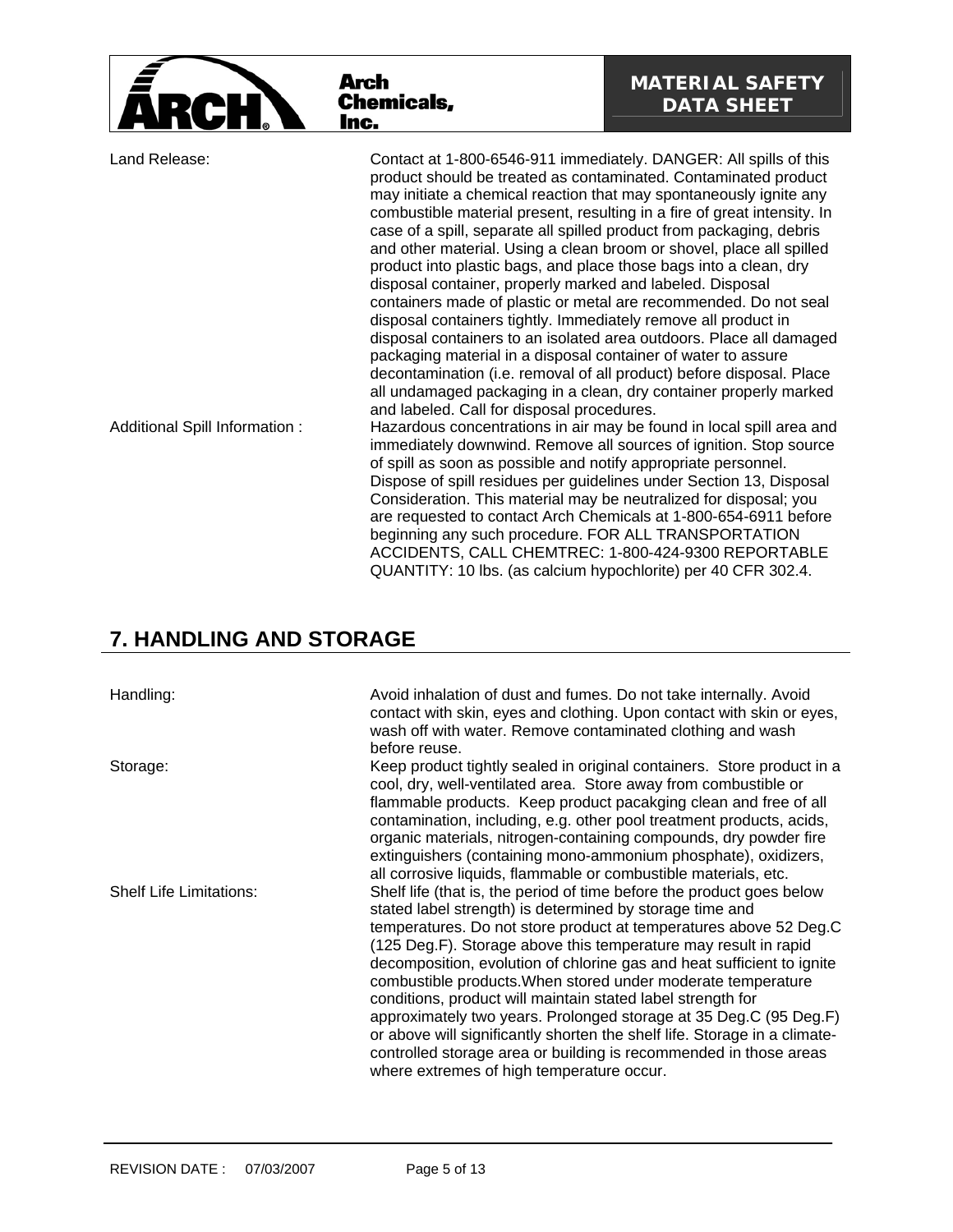| Arch<br>ARC<br>Inc.                 | <b>Chemicals,</b>                                                                                                                                                                                                                                                                                                               | <b>MATERIAL SAFETY</b><br><b>DATA SHEET</b>                     |
|-------------------------------------|---------------------------------------------------------------------------------------------------------------------------------------------------------------------------------------------------------------------------------------------------------------------------------------------------------------------------------|-----------------------------------------------------------------|
| Incompatible Materials for Storage: | Do not allow product to come in contact with other materials,<br>including e.g. other pool treatment products, acids, organic<br>materials, nitrogen-containing compounds, dry powder fire<br>extinguishers (containing mono-ammonium phosphate), oxidizers,<br>all corrosive liquids, flammable or combustible materials, etc. |                                                                 |
| Do Not Store At temperatures Above: | Storage above this temperature may result in rapid<br>ignite combustible products. 52 °C / 125 °F                                                                                                                                                                                                                               | decomposition, evolution of chlorine gas and heat sufficient to |

# **8. EXPOSURE CONTROLS / PERSONAL PROTECTION**

| Ventilation:                                    | Local exhaust ventilation or other engineering controls are normally required<br>when handling or using this product to keep airborne exposures below the<br>TLV, PEL or other recommended exposure limit.                                                                     |
|-------------------------------------------------|--------------------------------------------------------------------------------------------------------------------------------------------------------------------------------------------------------------------------------------------------------------------------------|
| Protective Equipment for Routine Use of Product |                                                                                                                                                                                                                                                                                |
| <b>Respiratory Protection:</b>                  | Wear a NIOSH approved respirator if levels above the exposure limits are<br>possible.                                                                                                                                                                                          |
| Respirator Type:                                | A NIOSH approved full-face air purifying respirator equipped with<br>combination chlorine/P100 cartridges. Air purifying respirators should not be<br>used in oxygen deficient or IDLH atmospheres or if exposure concentrations<br>exceed ten (10) times the published limit. |
| Skin Protection:                                | Wear impervious gloves to avoid skin contact. A full impervious suit is<br>recommended if exposure is possible to a large portion of the body. A safety<br>shower should be provided in the immediate work area.                                                               |
| Eye Protection:                                 | Use chemical goggles. Emergency eyewash should be provided in the<br>immediate work area.                                                                                                                                                                                      |
| Protective Clothing Type:                       | Neoprene, Nitrile, Natural rubber (This includes: gloves, boots, apron,<br>protective suit)                                                                                                                                                                                    |

### Exposure Limit Data

| CHEMICAL NAME<br><b>CALCIUM HYPOCHLORITE</b> | CAS#<br>7778-54-3 | Name of Limit<br>ARCH-ROEG* | Exposure<br>1 mg/m3 TWA                                                                                      |
|----------------------------------------------|-------------------|-----------------------------|--------------------------------------------------------------------------------------------------------------|
| CALCIUM HYPOCHLORITE                         | 7778-54-3         | NIOSH-IDLH                  | 37 - 48 mg/m3 based on IDLH<br>concentration of chlorine                                                     |
| <b>CALCIUM HYDROXIDE</b>                     | 1305-62-0         | <b>ACGIH</b>                | 5 mg/m3 TWA                                                                                                  |
| <b>CALCIUM HYDROXIDE</b>                     | 1305-62-0         | OSHA <sub>Z1</sub>          | 5 mg/m3 PEL Respirable fraction.                                                                             |
| <b>CALCIUM HYDROXIDE</b>                     | 1305-62-0         | OSHA <sub>Z1</sub>          | 15 mg/m3 PEL Total dust.                                                                                     |
| <b>CALCIUM CARBONATE</b>                     | 471-34-1          | <b>ACGIH</b>                | 10 mg/m3 TWA The value is for<br>particulate matter containing no<br>asbestos and <1% crystalline<br>silica. |
| <b>CALCIUM CARBONATE</b>                     | 471-34-1          | OSHA Z1                     | 15 mg/m3 PEL Total dust.                                                                                     |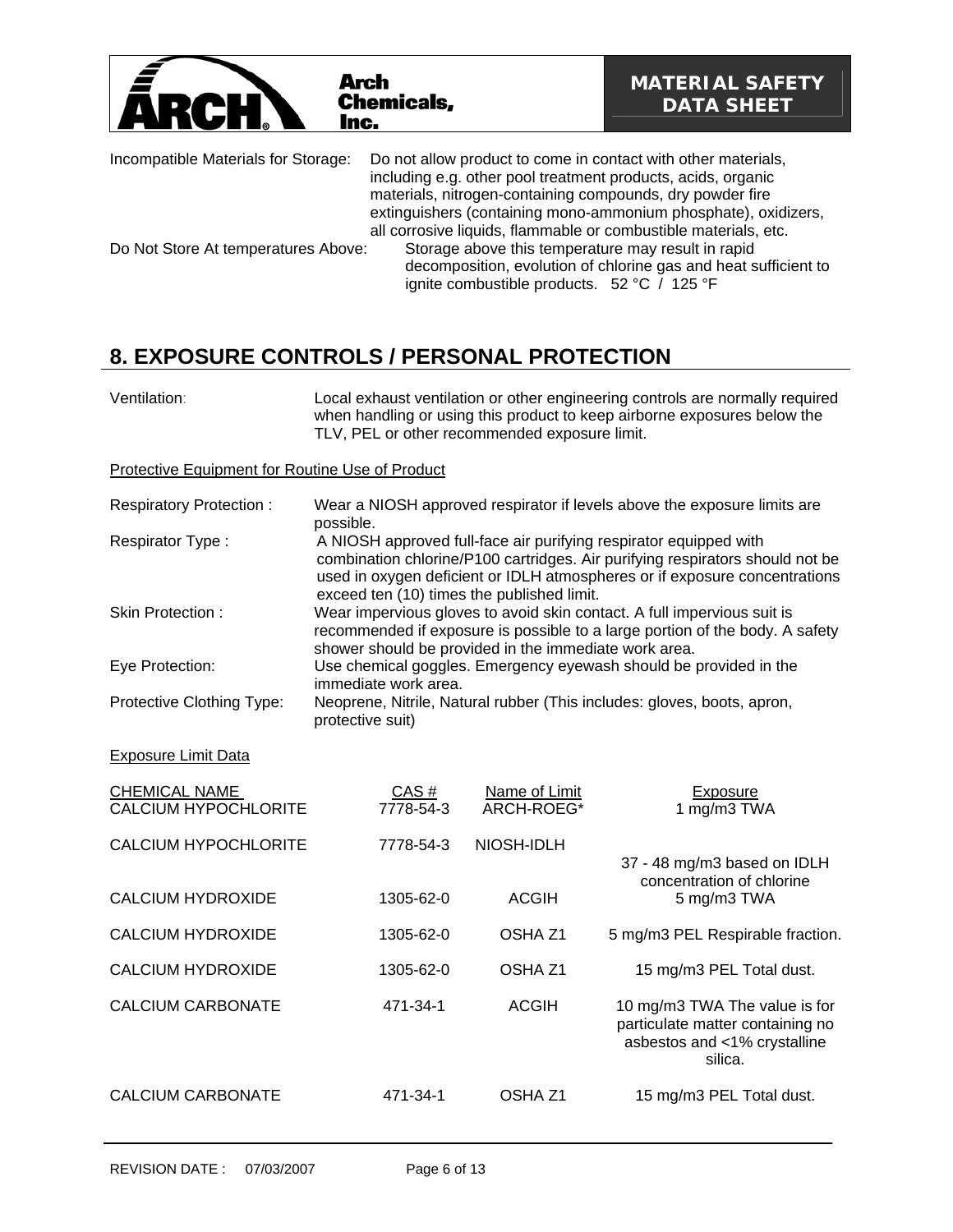

CALCIUM CARBONATE 471-34-1 OSHA Z1 5 mg/m3 PEL Respirable fraction.

\*ARCH-ROEG: Arch Recommended Occupational Exposure Guideline.

# **9. PHYSICAL AND CHEMICAL PROPERTIES**

| <b>Physical State:</b><br>Form             | solid<br>Tablet                                                        |
|--------------------------------------------|------------------------------------------------------------------------|
| Color:                                     | white                                                                  |
| Odor:                                      | Chlorine-like                                                          |
| Molecular Weight:                          | 143.00                                                                 |
| Specific Gravity:                          | Not applicable                                                         |
| pH :                                       | 10.4 - 10.8 (1% solution in neutral, distilled                         |
|                                            | water) (@ 25 Deg. C)                                                   |
| <b>Boiling Point:</b>                      | Not applicable                                                         |
| Freezing Point:                            | Not applicable                                                         |
| <b>Melting Point:</b>                      | Not applicable                                                         |
| Density:                                   | 1.9 <sub>g</sub> /cc                                                   |
| Vapor Pressure:                            | (@ 25 Deg. C) Not applicable                                           |
| Vapor Density:                             | Not applicable                                                         |
| Viscosity:                                 | Not applicable                                                         |
| Fat Solubility:                            | No data                                                                |
| Solubility in Water:                       | 18 % (@ 25 Deg. C) Product also contains                               |
|                                            | calcium hydroxide and calcium carbonate which<br>will leave a residue. |
|                                            |                                                                        |
| Partition coefficient n-<br>octanol/water: | Not applicable                                                         |
| <b>Evaporation Rate:</b>                   | Not applicable                                                         |
| Oxidizing:                                 | Oxidizer                                                               |
| Volatiles, % by vol.:                      | Not applicable                                                         |
| <b>VOC Content</b>                         | Not applicable                                                         |
| <b>HAP Content</b>                         | Not applicable                                                         |

## **10. STABILITY AND REACTIVITY**

| <b>Stability and Reactivity Summary:</b>                               | Product is not sensitive to mechanical shock or impact. Product is<br>not sensitive to electrical static discharge. Product will not<br>undergo hazardous polymerization. Product is an oxidizer. Not<br>pyrophoric. Not an organic peroxide. Not water reactive. Arch<br>calcium hypochlorite products meet the specifications of ASTM<br>method E-487-74 as set forth in 49 CFR 173.21. |
|------------------------------------------------------------------------|-------------------------------------------------------------------------------------------------------------------------------------------------------------------------------------------------------------------------------------------------------------------------------------------------------------------------------------------------------------------------------------------|
| Conditions to Avoid:                                                   | May be unstable at temperatures above 170 Deg. C (338 Deg. F),<br>Avoid storage at temperatures above 52° C (125° F)., Prevent<br>ingress of humidity and moisture into container or package.<br>Always close the lid.                                                                                                                                                                    |
| Chemical Incompatibility:                                              | This product is chemically reactive with many substances,<br>including, e.g., other pool treatment products, acids, organics,<br>nitrogen-containing compounds, dry powder fire extinguishers<br>(containing mono-ammonium phosphate), oxidizers, corrosive,<br>flammable or combustible materials.                                                                                       |
| Hazardous Decomposition Products:<br><b>Decomposition Temperature:</b> | Chlorine<br>170 °C - 180 °C, 338 °F-356 °F                                                                                                                                                                                                                                                                                                                                                |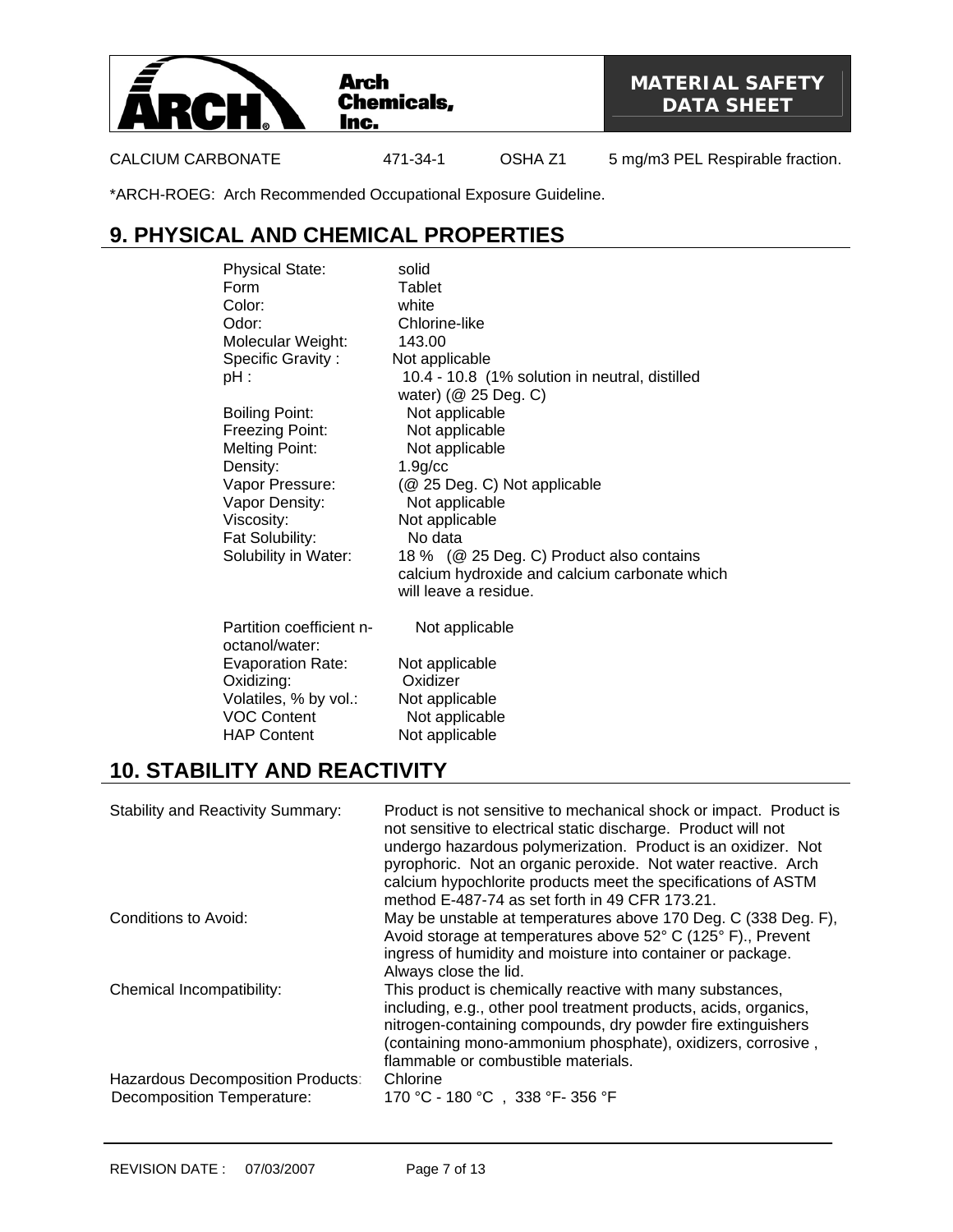

# **11. TOXICOLOGICAL INFORMATION**

| <b>Component Animal Toxicology</b>                                                                                                                                                 |                                                                                                                                                                                                                                                                                                                                                                                             |  |
|------------------------------------------------------------------------------------------------------------------------------------------------------------------------------------|---------------------------------------------------------------------------------------------------------------------------------------------------------------------------------------------------------------------------------------------------------------------------------------------------------------------------------------------------------------------------------------------|--|
| Oral LD50 value:<br><b>CALCIUM</b><br><b>HYPOCHLORITE</b>                                                                                                                          | LD50 (65% calcium hypochlorite)<br>850 mg/kg<br>Rat                                                                                                                                                                                                                                                                                                                                         |  |
| SODIUM CHLORIDE<br><b>CALCIUM CHLORIDE</b><br>CALCIUM HYDROXIDE                                                                                                                    | $= 3,000$ mg/kg<br>LD <sub>50</sub><br>Rat<br>$= 1,000$ mg/kg<br>LD50<br>Rat<br>$= 7,340$ mg/kg<br>LD50<br>Rat                                                                                                                                                                                                                                                                              |  |
| Dermal LD50 value:<br><b>CALCIUM</b><br><b>HYPOCHLORITE</b><br>SODIUM CHLORIDE<br><b>CALCIUM CHLORIDE</b><br>CALCIUM HYDROXIDE                                                     | LD50 (65% calcium hypochlorite)<br>> 2,000 mg/kg<br>Rabbit<br>$> 10,000$ mg/kg<br>Rabbit<br>LD <sub>50</sub><br>LD50<br>$= 2,630$ mg/kg<br>Rat<br>No data                                                                                                                                                                                                                                   |  |
| Inhalation LC50 value:<br><b>CALCIUM</b><br><b>HYPOCHLORITE</b><br><b>CALCIUM</b><br><b>HYPOCHLORITE</b><br>SODIUM CHLORIDE<br><b>CALCIUM CHLORIDE</b><br><b>CALCIUM HYDROXIDE</b> | Inhalation LC50 1 HOUR (65% calcium hypochlorite), (Nose Only) = 2.04 MG/L<br>Rat<br>Inhalation LC50 4 HOUR (65% calcium hypochlorite), (Nose Only) = 0.51 MG/L<br>Rat<br>Inhalation LC50 $1$ HOUR > 42 MG/L<br>Rat<br>No data<br>No data                                                                                                                                                   |  |
| <b>Product Animal Toxicity</b><br>Oral LD50 value:<br>Dermal LD50 value:<br><b>Inhalation LC50</b><br>value:<br>Skin Irritation:<br>Eye Irritation:<br>Skin Sensitization:         | LD50 Approximately 800 mg/kg<br>Rat<br>$> 2,000$ mg/kg Rabbit<br>LD50<br>Inhalation LC50 1.00 HOUR (Nose Only) > 2.04 MG/L Rat Inhalation LC50 4<br>HOUR (Nose Only) > 0.51 MG/L<br>Rat<br>DRY MATERIAL CAUSES MODERATE SKIN IRRITATION., WET MATERIAL<br><b>CAUSES SKIN BURNS.</b><br>Corrosive to eyes.<br>This material is not known or reported to be a skin or respiratory sensitizer. |  |
| Acute Toxicity:<br>Subchronic / Chronic<br>Toxicity:                                                                                                                               | This product is corrosive to all tissues contacted and upon inhalation, may cause<br>irritation to mucous membranes and respiratory tract. The dry material is irritating to<br>the skin. However when wet, it will produce burns to the skin.<br>There are no known or reported effects from repeated exposure except those<br>secondary to burns.                                         |  |
| Reproductive and<br>Developmental Toxicity:                                                                                                                                        | Calcium hypochlorite has been tested for teratogenicity in laboratory<br>animals. Results of this study have shown that calcium hypochlorite is not a<br>teratogen.                                                                                                                                                                                                                         |  |
| <b>CALCIUM CHLORIDE</b>                                                                                                                                                            | Not known or reported to cause reproductive or<br>developmental toxicity.                                                                                                                                                                                                                                                                                                                   |  |
| Mutagenicity:                                                                                                                                                                      | Calcium hypochlorite has been tested in the Dominant lethal assay in male<br>mice, and it did not induce a dominant lethal response. Calcium hypochlorite<br>has been reported to produce mutagenic activity in two in vitro assays. It<br>has, however, been shown to lack the capability to produce mutations in                                                                          |  |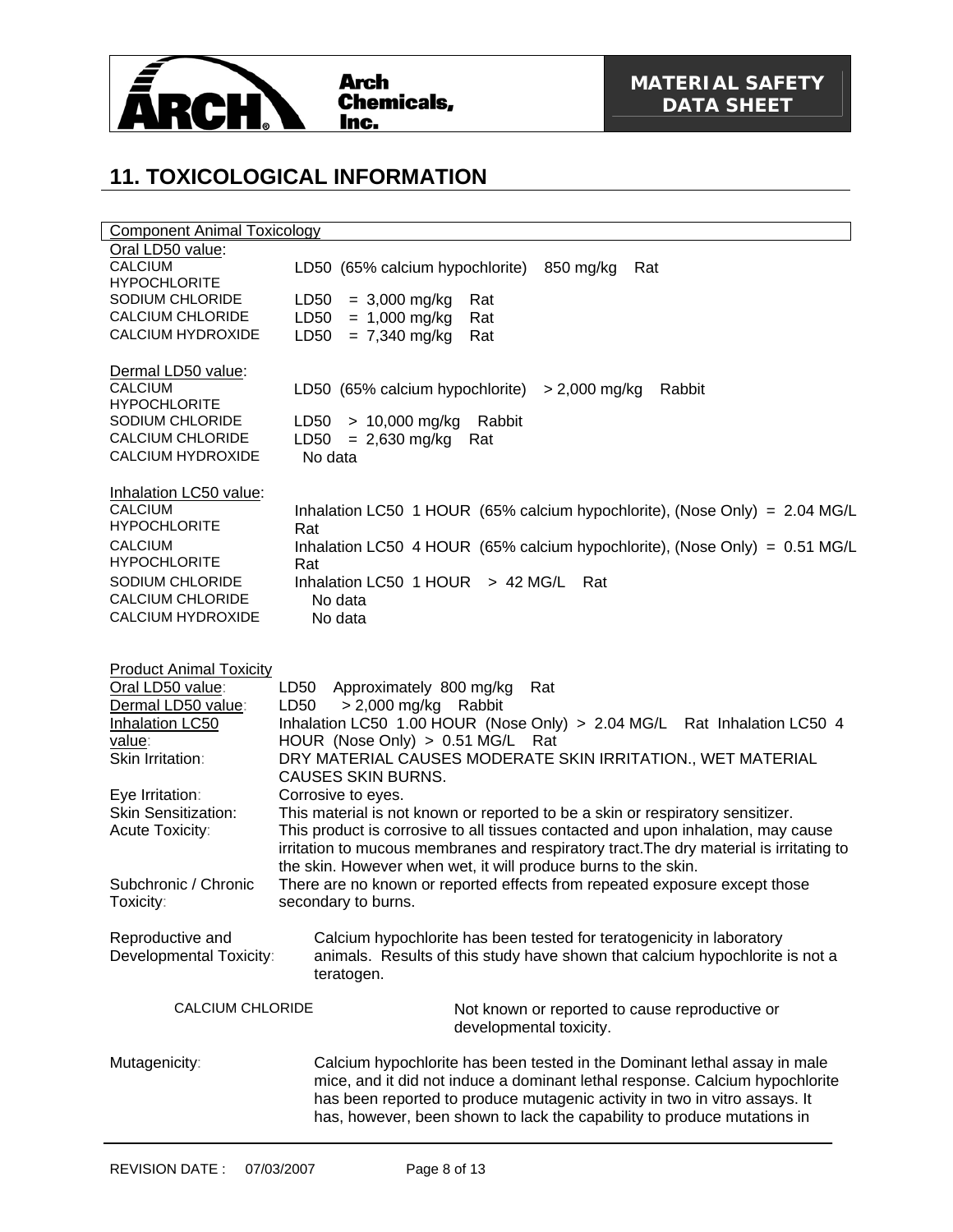|                         | Arch<br><b>Chemicals,</b><br>Inc.                                                                                                                                                                                                                                                                                                                                                                                                                                                                                                                                                                                                                                                                    | <b>MATERIAL SAFETY</b><br><b>DATA SHEET</b>                                                                                                           |
|-------------------------|------------------------------------------------------------------------------------------------------------------------------------------------------------------------------------------------------------------------------------------------------------------------------------------------------------------------------------------------------------------------------------------------------------------------------------------------------------------------------------------------------------------------------------------------------------------------------------------------------------------------------------------------------------------------------------------------------|-------------------------------------------------------------------------------------------------------------------------------------------------------|
| <b>CALCIUM CHLORIDE</b> | animals based on results from the micronucleus assay. In vitro assays<br>frequently are inappropriate to judge the mutagenic potential of bactericidal<br>chemicals due to a high degree of cellular toxicity. The concentration which<br>produces mutations in these in vitro assays is significantly greater than the<br>concentrations used for disinfection. Based on high cellular toxicity in in vitro<br>assays and the lack of mutagenicity in animals, the risk of genetic damage<br>to humans is judged not significant.                                                                                                                                                                   | This product was determined to be non-mutagenic in<br>the Ames assay. It was also shown to be non-<br>clastogenic in the chromosomal aberration test. |
| Carcinogenicity:        | This product is not known or reported to be carcinogenic by any reference<br>source including IARC, OSHA, NTP or EPA. One hundred mice were<br>exposed dermally 3 times a week for 18 months to a solution of calcium<br>hypochlorite. Histopathological examination failed to show an increased<br>incidence of tumors. IARC (International Agency for Research on Cancer)<br>reviewed studies conducted with several hypochlorite salts. IARC has<br>classified hypochlorite salts as having inadequate evidence for<br>carcinogenicity to humans and animals. IARC therefore considers<br>hypochlorite salts to be not classifiable as to their carcinogenicity to humans<br>(Group 3 Substance). |                                                                                                                                                       |
| <b>CALCIUM CHLORIDE</b> | OSHA, NTP, or EPA.                                                                                                                                                                                                                                                                                                                                                                                                                                                                                                                                                                                                                                                                                   | This chemical is not known or reported to be<br>carcinogenic by any reference source including IARC,                                                  |

## **12. ECOLOGICAL INFORMATION**

Overview: Highly toxic to fish and other aquatic organisms.

## Ecological Toxicity Values for: **CALCIUM HYPOCHLORITE**

| Blueaill                         | - (nominal, static). 96 HOUR LC50 0.088 mgl |
|----------------------------------|---------------------------------------------|
| Rainbow trout (Salmo gairdneri), | - (nominal, static). 96 HOUR LC50 0.16 mgl  |
| Daphnia magna,                   | - (nominal, static). 48 HOUR LC50 0.11 mgl  |
| Bobwhite quail                   | - Dietary LC50 $>$ 5,000 ppm                |
| Mallard ducklings                | Dietary LC50 $>$ 5,000 ppm                  |
| Bobwhite quail                   | Oral LD50 3,474 mg/kg                       |

## Ecological Toxicity Values for: **CALCIUM CHLORIDE**

| Blueaill                                 | - (nominal, static). $96$ HOUR LC50 = 10,650 mgl       |
|------------------------------------------|--------------------------------------------------------|
| Mosquito fish                            | - (nominal, static). 96 HOUR LC50 = $13,400$ mgl       |
| Fathead minnow (Pimephales<br>promelas), | - (nominal, static). 96 HOUR LC50 = $4,630$ mgl        |
| Daphnia magna,                           | - (nominal, static). 48 HOUR LC50= 2,770 mgl           |
| Ceriodaphnia dubia                       | - (nominal, static). 48 HOUR LC50= 1,830 mgl           |
| Nitzschia linearis (diatom)              | - (nominal, static). $5 \text{ day }$ LC50 = 3,130 mgl |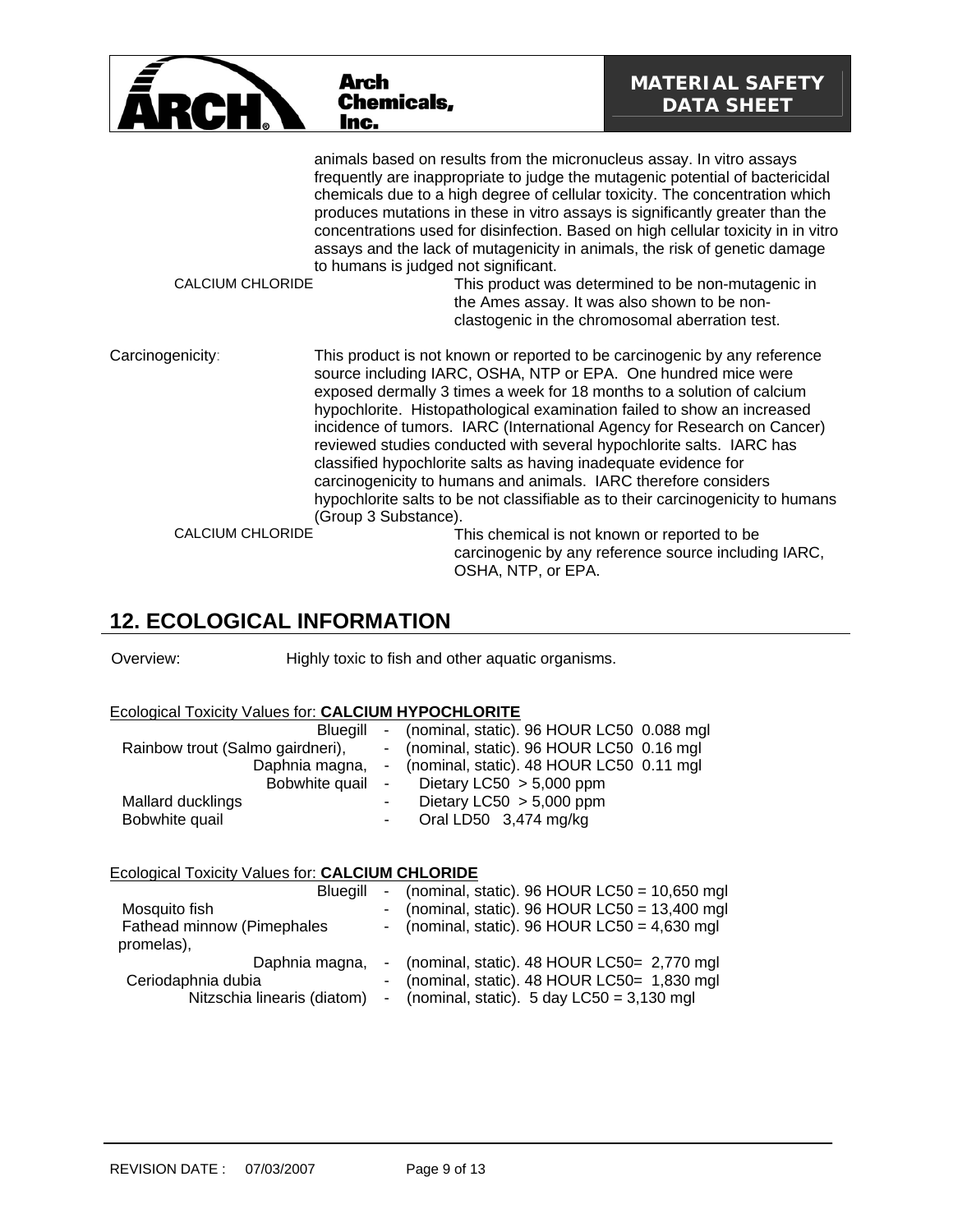

## **13. DISPOSAL CONSIDERATIONS**

**CARE MUST BE TAKEN TO PREVENT ENVIRONMENTAL CONTAMINATION FROM THE USE OF THE MATERIAL. THE USER OF THE MATERIAL HAS THE RESPONSIBILITY TO DISPOSE OF UNUSED MATERIAL, RESIDUES AND CONTAINERS IN COMPLIANCE WITH ALL RELEVANT LOCAL, STATE AND FEDERAL LAWS AND REGULATIONS REGARDING TREATMENT, STORAGE AND DISPOSAL FOR HAZARDOUS AND NONHAZARDOUS WASTES.** 

| <b>Waste Disposal Summary:</b> | If this product becomes a waste, it meets the criteria of a hazardous<br>waste as defined under 40 CFR 261 and would have the following<br>EPA hazardous waste number: D001. If this product becomes a<br>waste, it will be a hazardous waste which is subject to the Land<br>Disposal restrictions under 40 CFR 268 and must be managed<br>accordingly. |
|--------------------------------|----------------------------------------------------------------------------------------------------------------------------------------------------------------------------------------------------------------------------------------------------------------------------------------------------------------------------------------------------------|
| Disposal Methods:              | As a hazardous solid waste it should be disposed of in accordance<br>with local, state and federal regulations.                                                                                                                                                                                                                                          |

Potential US EPA Waste Codes : D001

## **14. TRANSPORT INFORMATION**

Land (US DOT): UN1748 CALCIUM HYPOCHLORITE, DRY MIXTURE 5.1 III Water (IMDG): UN1748 CALCIUM HYPOCHLORITE, DRY MIXTURE, 5.1 III

Flash Point: Not applicable Air (IATA): UN1748 CALCIUM HYPOCHLORITE, DRY MIXTURE, 5.1 III Emergency Response Guide Number: ERG # 140

Transportation Notes**:** THIS MATERIAL IS REGULATED AS A DOT HAZARDOUS MATERIAL. HAZARD LABEL/PLACARD: OXIDIZER REPORTABLE QUANTITY: 10 lbs. (Per 49 CFR 172.101, Appendix) Inhalation is not a normal route of absorption relative to transportation.

## **15. REGULATORY INFORMATION**

### **UNITED STATES:**

Toxic Substances Control Act (TSCA): This is an EPA registered pesticide. EPA Pesticide Registration Number: None established

FIFRA Listing of Pesticide Chemicals (40 CFR 180):

This product is regulated under the Federal Insecticide, Fungicide and Rodenticide Act. It must be used for purposes consistent with its labeling.

### **Superfund Amendments and Reauthorization Act (SARA) Title III:**

| Hazard Categories Sections 311 / 312 (40 CFR 370.2): |                                 |
|------------------------------------------------------|---------------------------------|
| Health                                               | Immediate (Acute) Health Hazard |
| Physical                                             | Fire Hazard                     |

### **Emergency Planning & Community Right to Know (40 CFR 355, App. A):**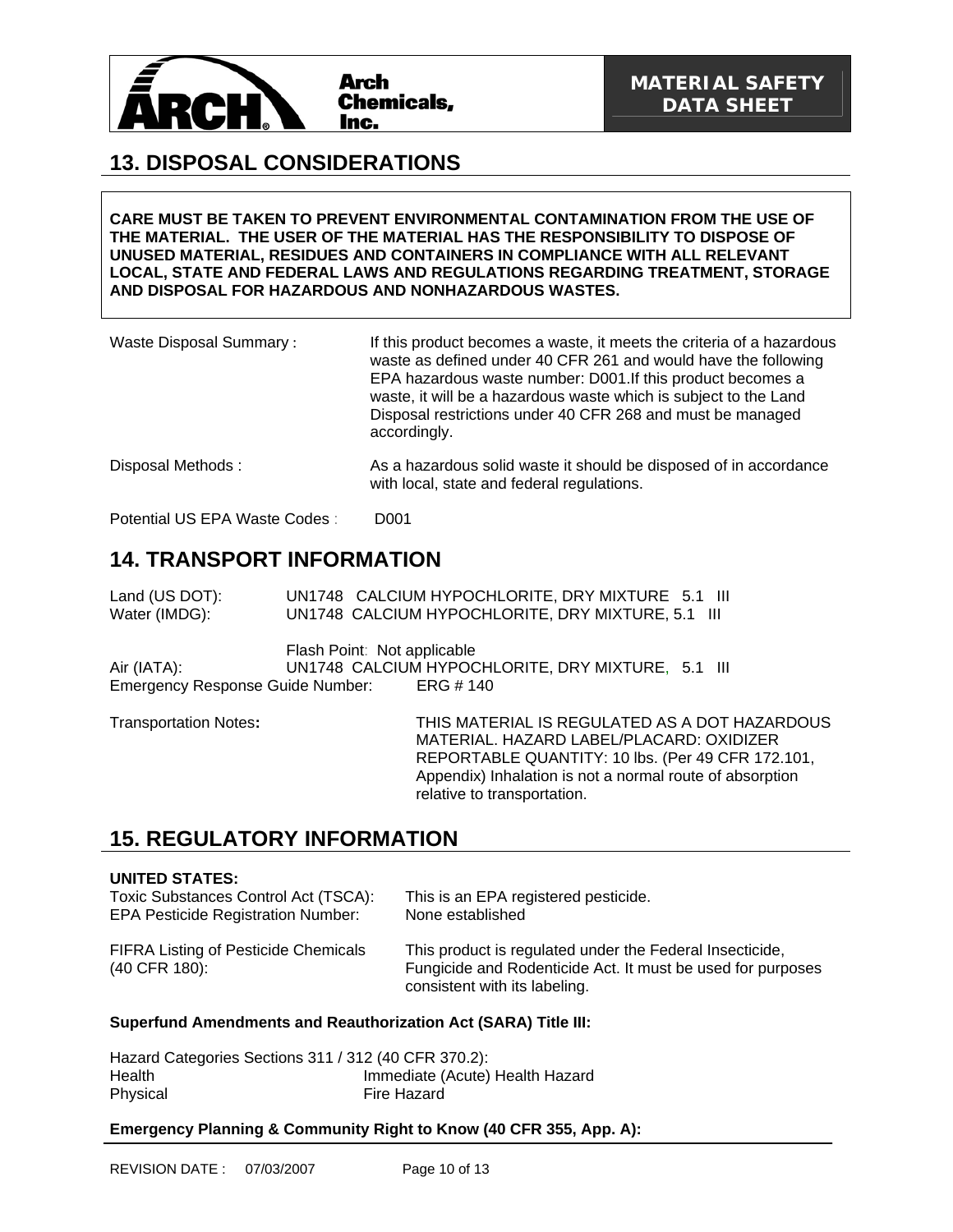

| SARA III                                                                            | <b>Extremely Hazardous Substance Section 302 - Threshold Planning Quantity:</b><br><b>Threshold Planning Quantity:</b> | None established                     |  |
|-------------------------------------------------------------------------------------|------------------------------------------------------------------------------------------------------------------------|--------------------------------------|--|
| <b>CERCLA</b>                                                                       | Reportable Quantity (49 CFR 172.101, Appendix):<br>Reportable quantity:                                                | CALCIUM HYPOCHLORITE<br>Value: 10lbs |  |
| <b>SARA III</b>                                                                     | Reportable quantity:                                                                                                   | None established                     |  |
|                                                                                     | <b>Supplier Notification Requirements (40 CFR 372.45), 313 Reportable Components</b>                                   |                                      |  |
| SARA III                                                                            | De minimis concentration:                                                                                              | None established                     |  |
| <b>Clean Air Act Toxic ARP Section 112r:</b><br><b>CAA 112R</b><br>None established |                                                                                                                        |                                      |  |
| Clean Air Act Socmi:<br>HON SOC                                                     | None established                                                                                                       |                                      |  |
| <b>Clean Air Act VOC Section 111:</b><br><b>CAA 111</b><br>None established         |                                                                                                                        |                                      |  |
| CAA                                                                                 | Clean Air Act Haz. Air Pollutants Section 112:<br>None established                                                     |                                      |  |
| <b>CAA 112I</b>                                                                     | None established                                                                                                       |                                      |  |
| CAA AP                                                                              | None established                                                                                                       |                                      |  |
|                                                                                     |                                                                                                                        |                                      |  |

### **State Right-to-Know Regulations Status of Ingredients Pennsylvania:**

| $CAS \#$       | <b>COMPONENT NAME</b> |
|----------------|-----------------------|
| 10137-74-3     | CALCIUM CHLORATE      |
| 1305-62-0      | CALCIUM HYDROXIDE     |
| 7778-54-3      | CALCIUM HYPOCHLORITE  |
| <b>BEILDER</b> |                       |

PENN RTK

US. Pennsylvania Worker and Community Right-to-Know Law (34 Pa. Code Chap. 301-323) PENN RTK 08 1989 CHLORIC ACID, CALCIUM SALT

US. Pennsylvania Worker and Community Right-to-Know Law (34 Pa. Code Chap. 301-323) PENN RTK 08 1989 CALCIUM HYDROXIDE (CA(OH)2)

US. Pennsylvania Worker and Community Right-to-Know Law (34 Pa. Code Chap. 301-323) PENN RTK 08 1989 HYPOCHLOROUS ACID, CALCIUM SALT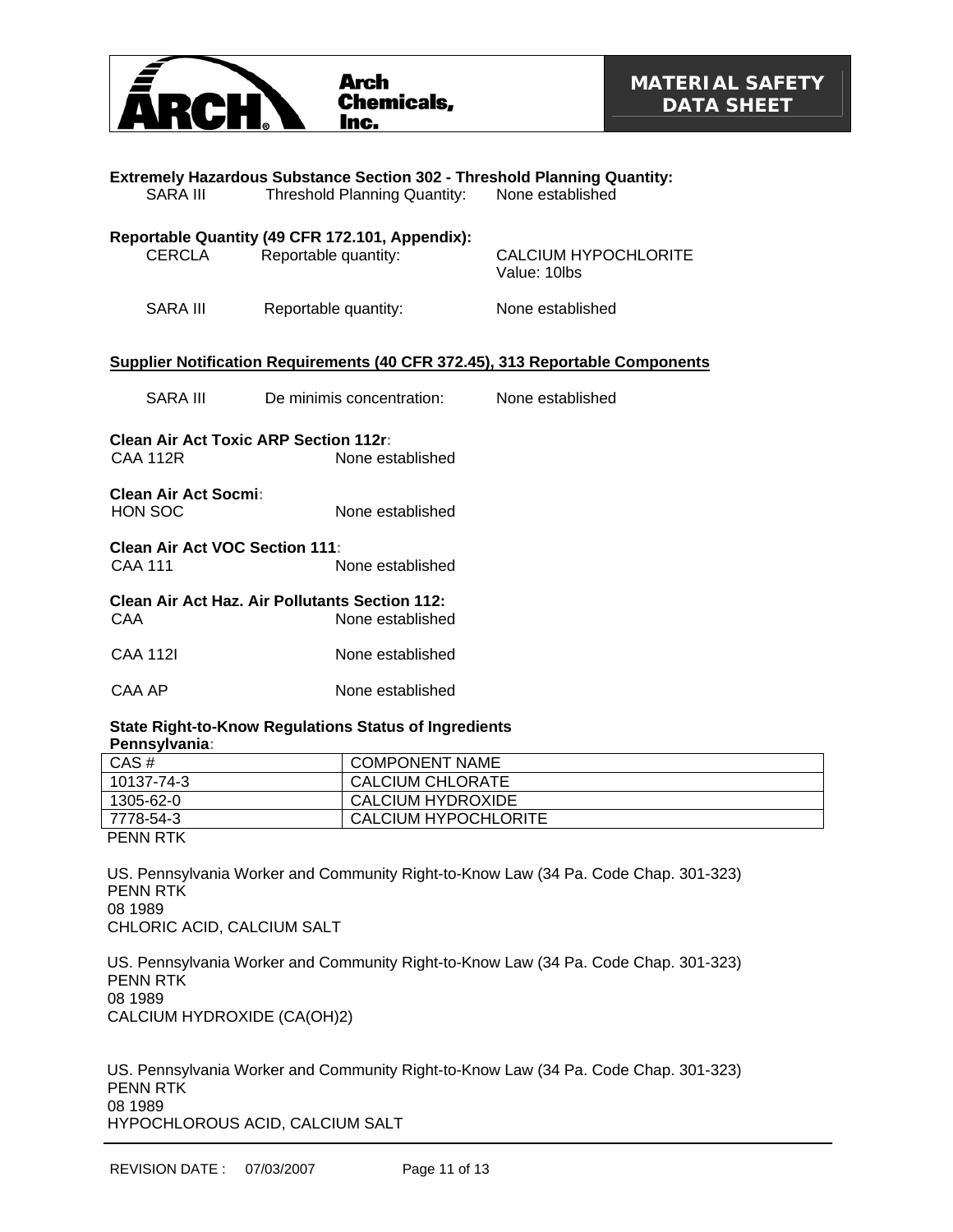

#### **New Jersey:**

| CAS#        | <b>COMPONENT NAME</b> |
|-------------|-----------------------|
| 10137-74-3  | CALCIUM CHLORATE      |
| 1305-62-0   | CALCIUM HYDROXIDE     |
| $N + D T Z$ |                       |

NJ RTK

US. New Jersey Worker and Community Right-to-Know Act (New Jersey Statute Annotated Section 34:5A-5) NJ RTK 12 1989 Substance no. 0313 CALCIUM CHLORATE CHLORIC ACID, CALCIUM SALT

US. New Jersey Worker and Community Right-to-Know Act (New Jersey Statute Annotated Section 34:5A-5) NJ RTK 12 1989 Substance no. 0322 CALCIUM HYDROXIDE

#### **Massachusetts:**

| CAS#       | <b>COMPONENT NAME</b> |  |
|------------|-----------------------|--|
| 10137-74-3 | CALCIUM CHLORATE      |  |
| 1305-62-0  | CALCIUM HYDROXIDE     |  |
| 7778-54-3  | CALCIUM HYPOCHLORITE  |  |
| MACC DTK   |                       |  |

MASS RTK

US. Massachusetts Commonwealth's Right-to-Know Law (Appendix A to 105 Code of Massachusetts Regulations Section 670.000) MASS RTK 04 1993 CALCIUM CHLORATE

US. Massachusetts Commonwealth's Right-to-Know Law (Appendix A to 105 Code of Massachusetts Regulations Section 670.000) MASS RTK 04 1993 CALCIUM HYDROXIDE

US. Massachusetts Commonwealth's Right-to-Know Law (Appendix A to 105 Code of Massachusetts Regulations Section 670.000) MASS RTK 04 1993 CALCIUM HYPOCHLORITE

| <b>California Proposition 65:</b> |                       |  |  |
|-----------------------------------|-----------------------|--|--|
| CAS#                              | <b>COMPONENT NAME</b> |  |  |
|                                   |                       |  |  |
| US CA CRT                         | None established      |  |  |
|                                   |                       |  |  |